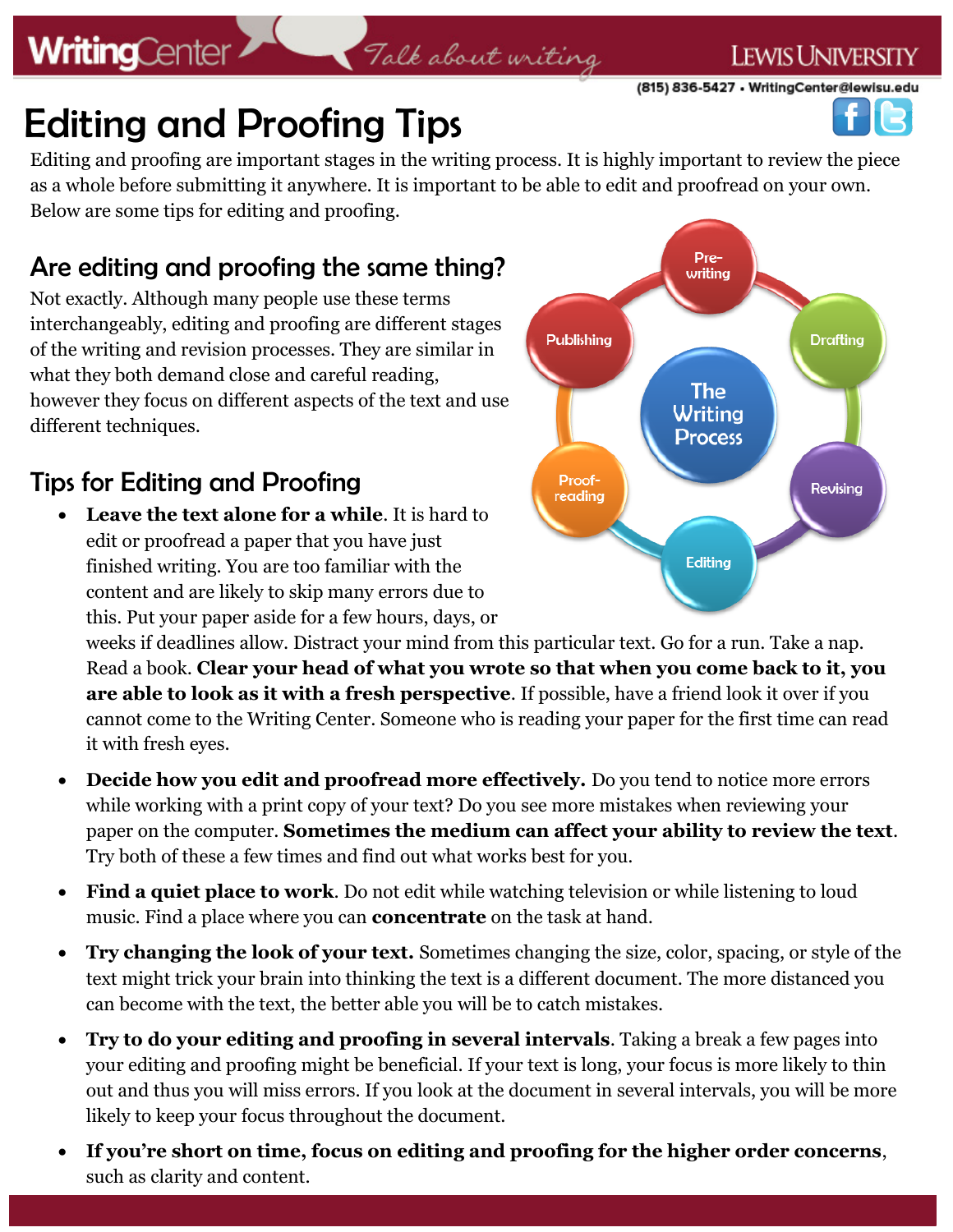# **WritingCenter**

# Talk about writing

(815) 836-5427 • WritingCenter@lewisu.edu



### What is Editing?

Editing is what you do, or should do, once you finish your first draft. You reread your draft to see whether it is well-organized, if there are transitions between paragraphs, if your evidence supports your argument, and if your citations are correct according to the format you are using. There are several components to editing:

#### **Content**

- Have you met all of the requirements for this project?
- Are your claims accurate and constant?
- If required, does your paper have a solid, complete argument supported by evidence?
- Is all of the information on your paper relevant to the assignment and your overall writing goal?

#### **Structure**

- Does your paper have an appropriate introduction and conclusion?
- Is your thesis clearly stated in your introduction?
- Do you have clear, smooth transitions between paragraphs?
- Is the relation between your body paragraphs and your thesis clear?
- Does each paragraph have a clear topic sentence?
- Does each paragraph focus on one main ideas relating to your thesis?

One way to check the structure of your paper is to make an outline after you've written the first draft. To create an outline, copy the thesis statement and the first lines of your body paragraphs into a new document. Do these sentences relate and support each other?

### **Clarity**

- Is the meaning of each sentence clear?
	- Is it clear what each pronoun (he, she, they, it, which, who, this, etc.) refers to?
	- One way to check for this is to read your paper one sentence at a time, starting from your conclusion and working your way backwards. This will prevent you from unconsciously filing in content from the previous sentence.
- Have you defined any important terms that might be unclear to your reader?
- Have you chosen the proper words to express your ideas?
	- Avoid using words found in a thesaurus that are not a normal to your vocabulary—you mind end up misusing them.

### **Style**

- Have you used the appropriate tone (formal, informal, persuasive, argumentative, etc.)?
- Have you varied the length and structure of your sentences?
- Do you tend to use passive voice too often?
- Does your writing contain a lot of unnecessary phrases like "there is," "there are," and "due to the fact that," etc.?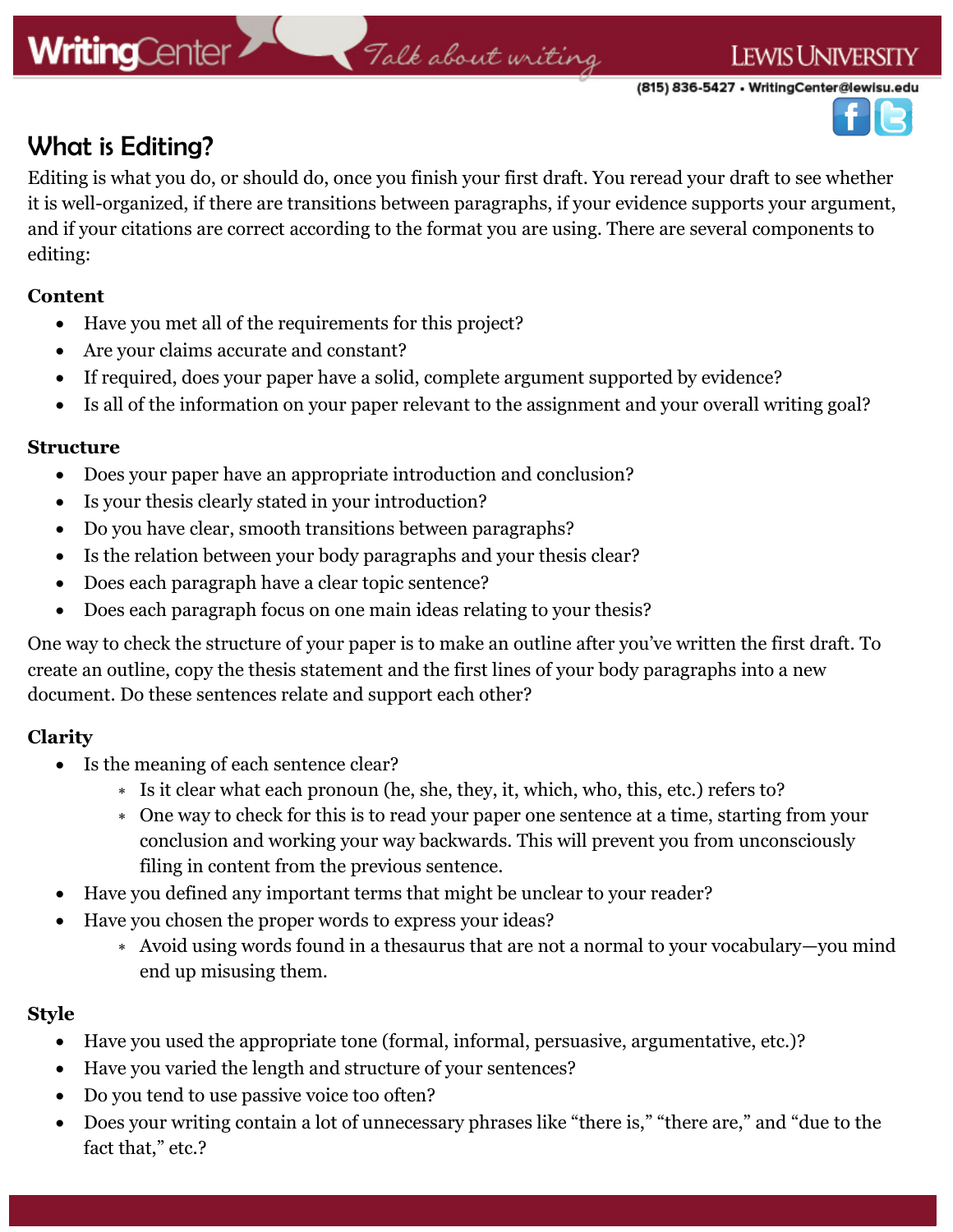# Talk about writing

(815) 836-5427 • WritingCenter@lewisu.edu

**LEWIS UNIVERSITY** 



#### **Citations**

- Have you appropriately cited quotes, paraphrases, and ideas you found in your sources?
- Are your citations in the correct format?

As you edit these components, you will usually make significant revisions to the content and wording in your text. **Keep an eye on what types of errors you made most**—knowing what kind of problems you tend to have will be helpful in your awareness of your strength and weaknesses, and will help you progress as a writer. Being aware of these common errors can help you develop a pattern to use in the future to prevent and spot them.

### What is Proofreading?

Proofreading is the final stage in the writing process, where you focus on surface errors such as misspellings and grammar. Ideally, this should be the last step in your process. If you add more information after you have proofread your paper, make sure to proofread it again.

You might be asking yourself: **Why proofread? It's the content that really matters, right?** Content is important, yes, however the way a paper looks affects the way others judge it. When you have worked hard to develop and present your ideas, you do not want careless errors distracting your readers from what you have to say. Looking for and revising surface level errors will help you make a good impression. Most people skim their piece for these types of errors, and as a result of quickly scanning the piece, they end up missing quite a lot of them. It is better to look for errors slowly and carefully because while this might take more time, it pays off in the end.

Try to keep the editing and proofreading processes separate. When you are editing an early draft, you do not want to concern yourself with proper grammar and spelling. If you do both of these stages at the same time, you will most likely end up not focusing on the most important tasks of developing and connecting your ideas.

### Tips for Proofreading

- **Don't rely entirely on spell checkers.** While spell check can be a useful tool, it is far from foolproof. Spell checkers will not catch misspellings that form another valid word. For example, If you type "their" instead of "there," "your" instead of "you're" or "its" instead of "it's," the spell checker won't catch these errors.
- **Grammar checkers can be even more problematic.** These programs have a limited set of rules so they cannot identify every error and often make mistakes. They do not provide explanations to help you understand why a sentence should be revised. While these could help you identify run-on sentences and passive voice, you should not rely on only these for proofreading.
- **Proofread for one kind of error at a time**. Trying to identify and revise too many things at once puts you at risk of losing focus, and your proofreading will be less effective. It is easier to catch grammar errors if you are not checking spelling and punctuation at the same time. Read your paper